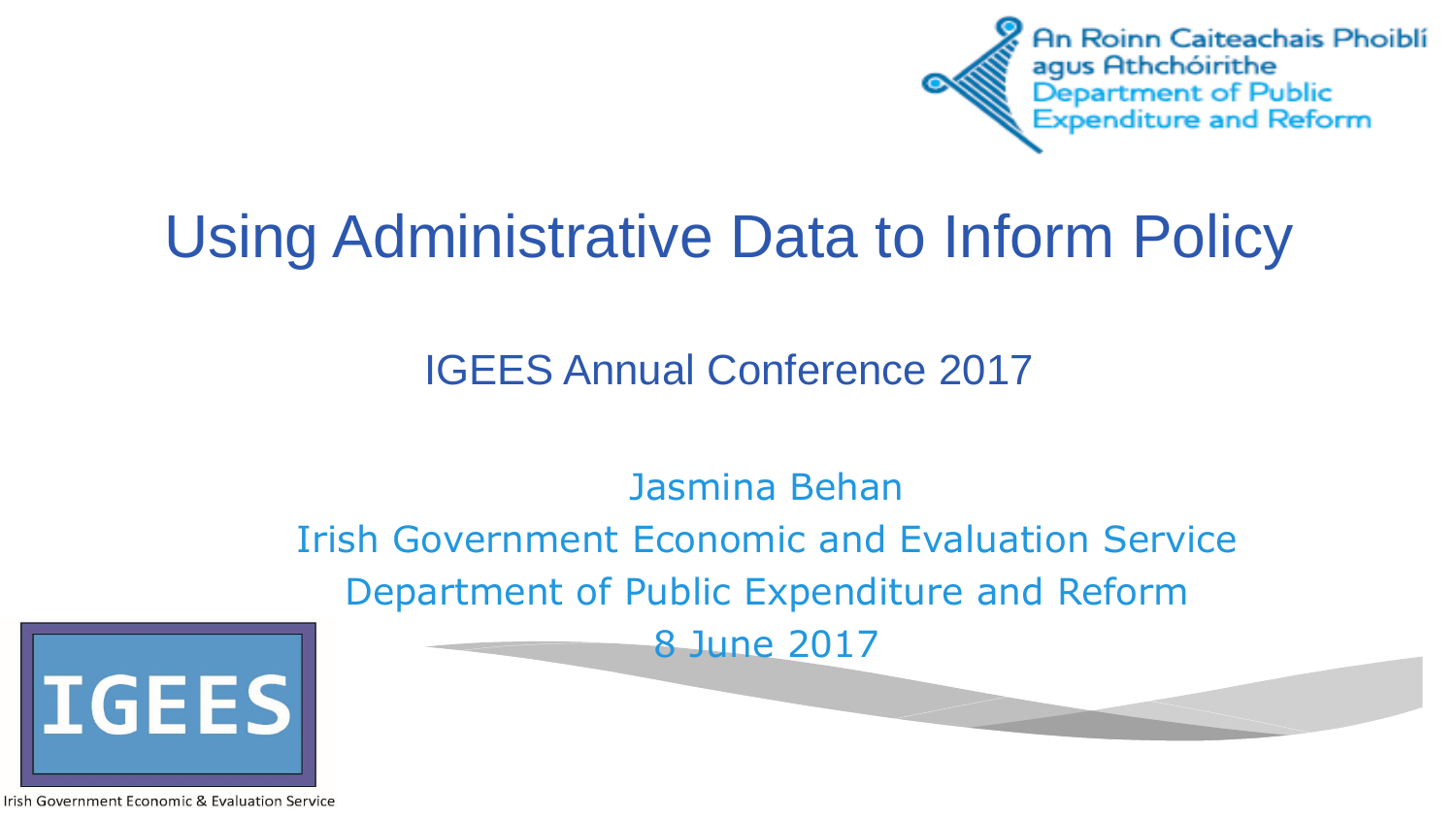

## Administrative data

- Administrative data captured through day to day provision of public services
- $\circ$  It is big data particularly when linked
- $\circ$  It is not easy to search requires big data analytics
- $\circ$  It is not easy to make sense of  $-$  requires advanced quantitative skills
- $\circ$  Data protection issues anonymization and aggregation
- It is comprehensive all populations not samples
- Provides longitudinal dimension
- Facts not opinions on what happened and why
- Provides good basis for prediction
- $\circ$  But, if feels like drinking from the fire hydrant

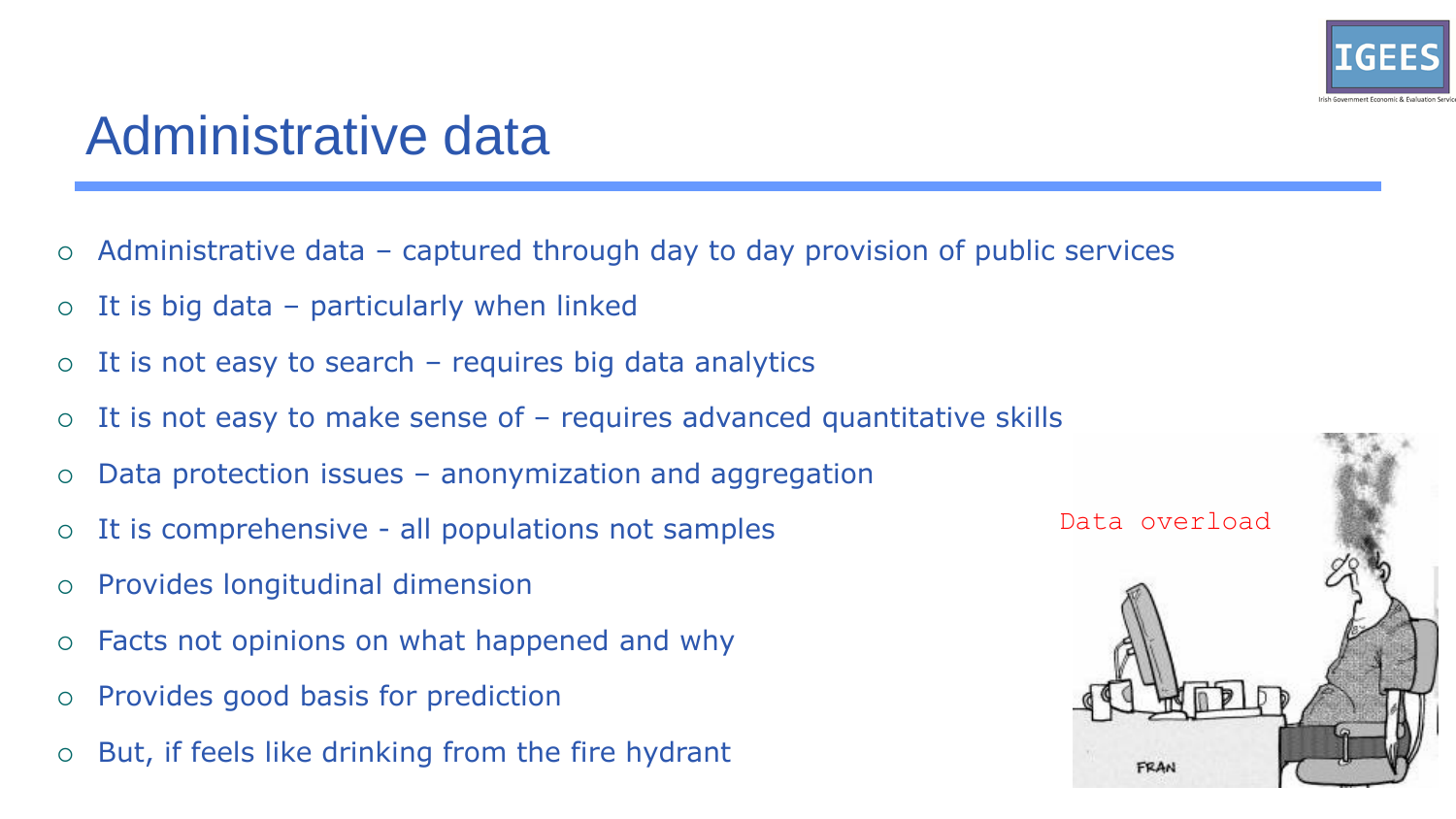

#### What do we need to do?

Evidence based decisions

Knowledge (Information with insight) (IGEES, Researchers)

Information (Data in context) (CSO, IGEES, Departments)

National Data Infrastructure (CSO, Departments)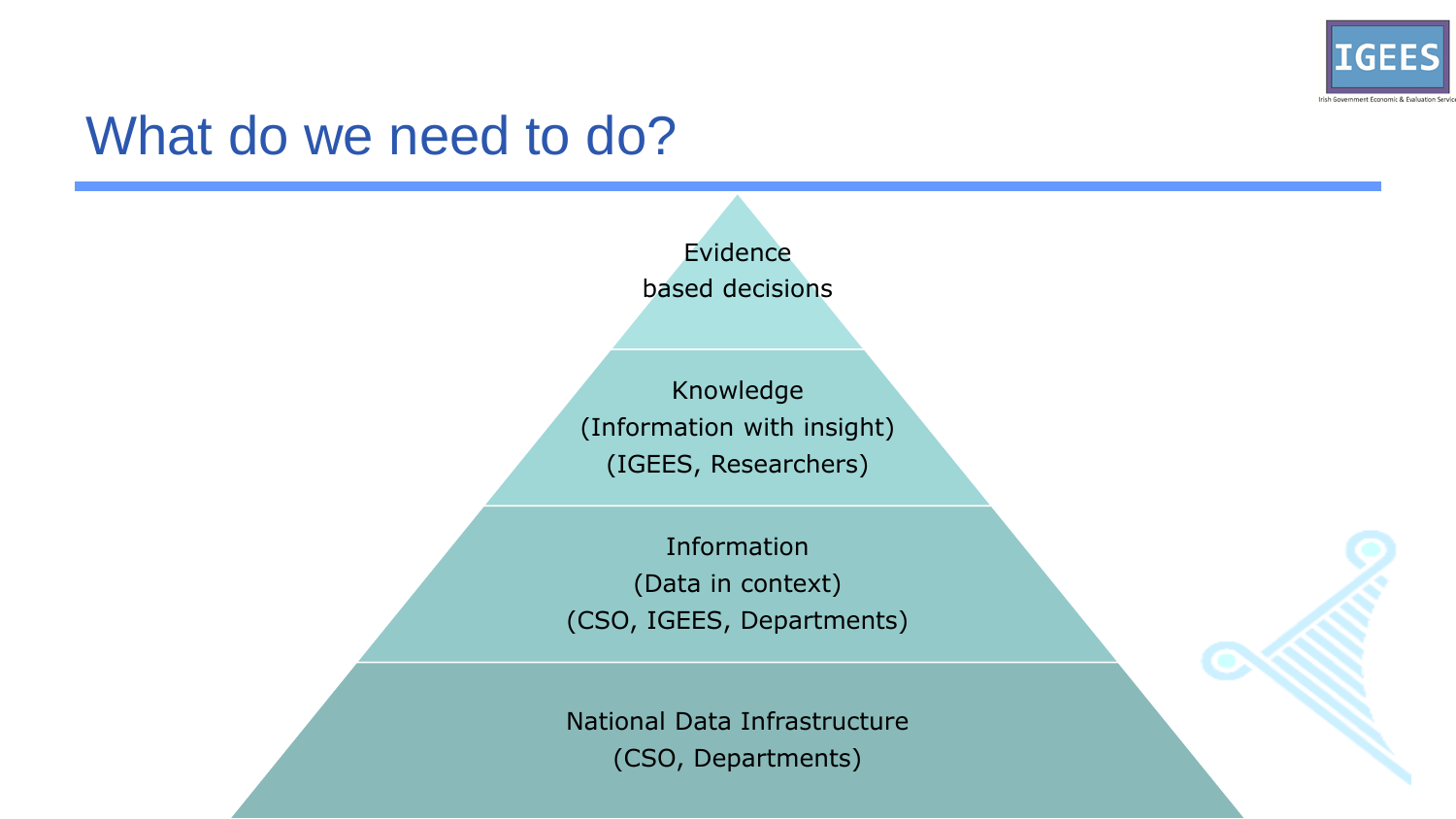

## Skills in Government Departments, CSO and IGEES

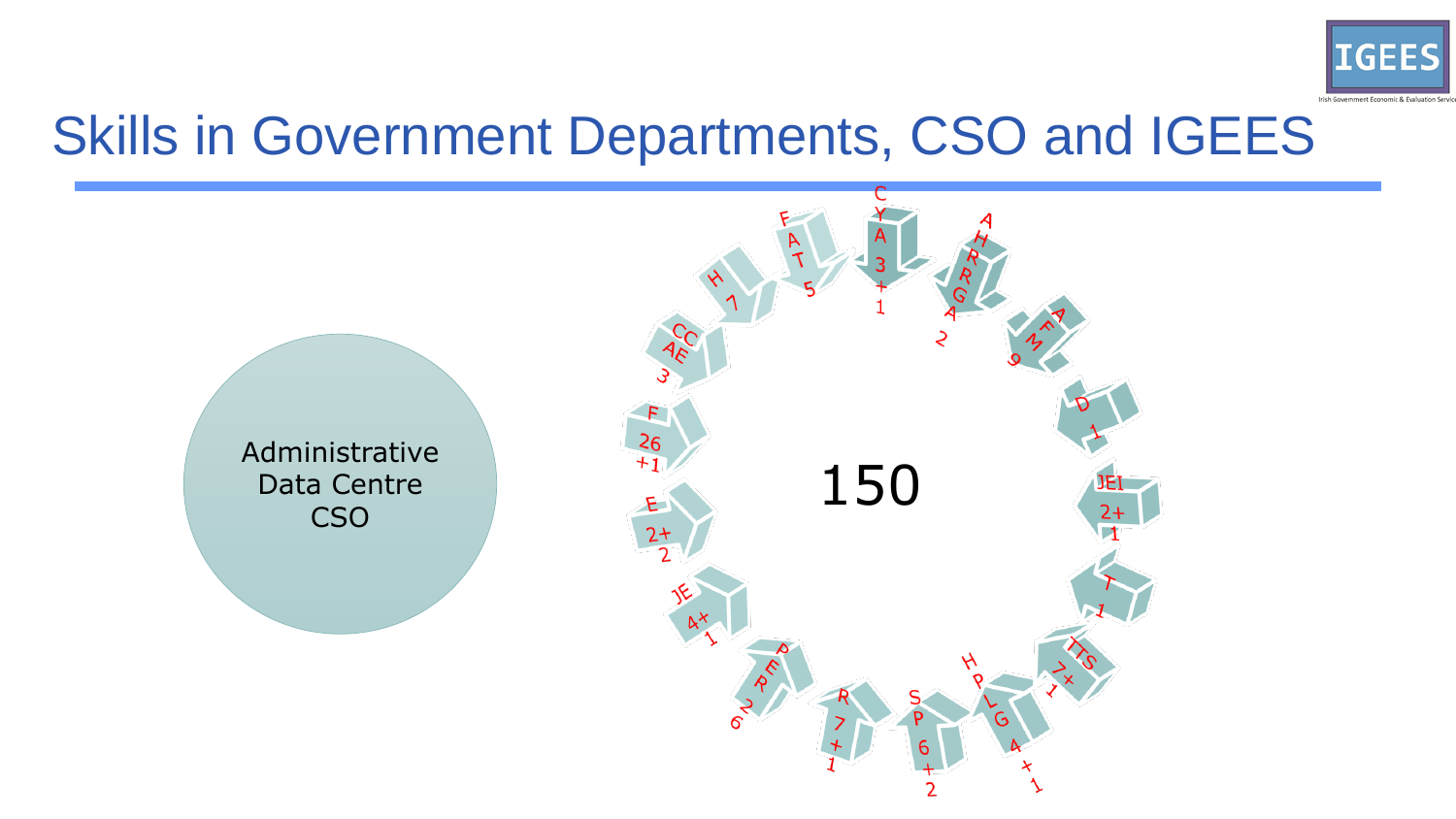#### Where do graduates from Further Education and Training go and does this vary by provider?





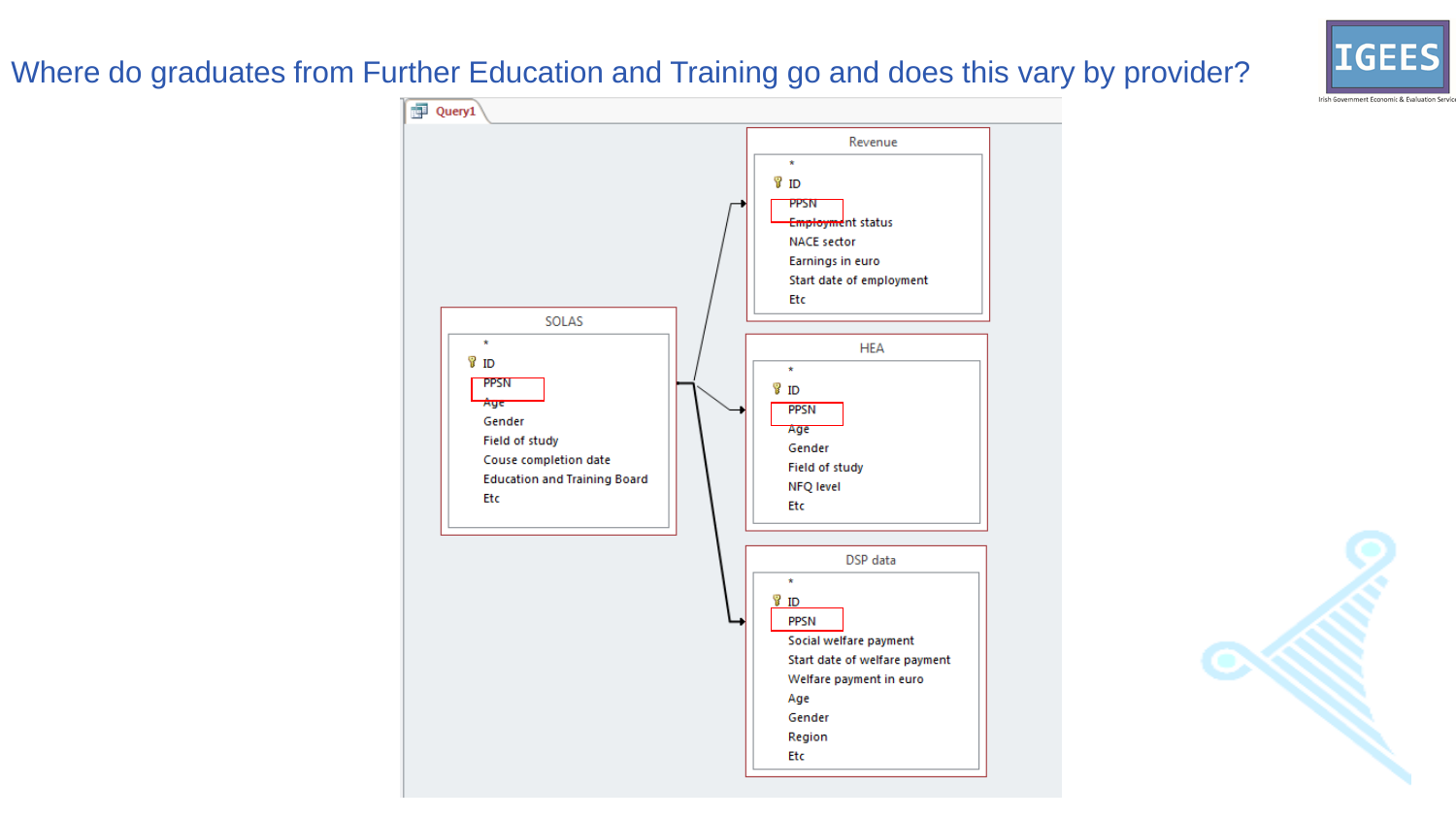

# FET - illustrative output for ETB X

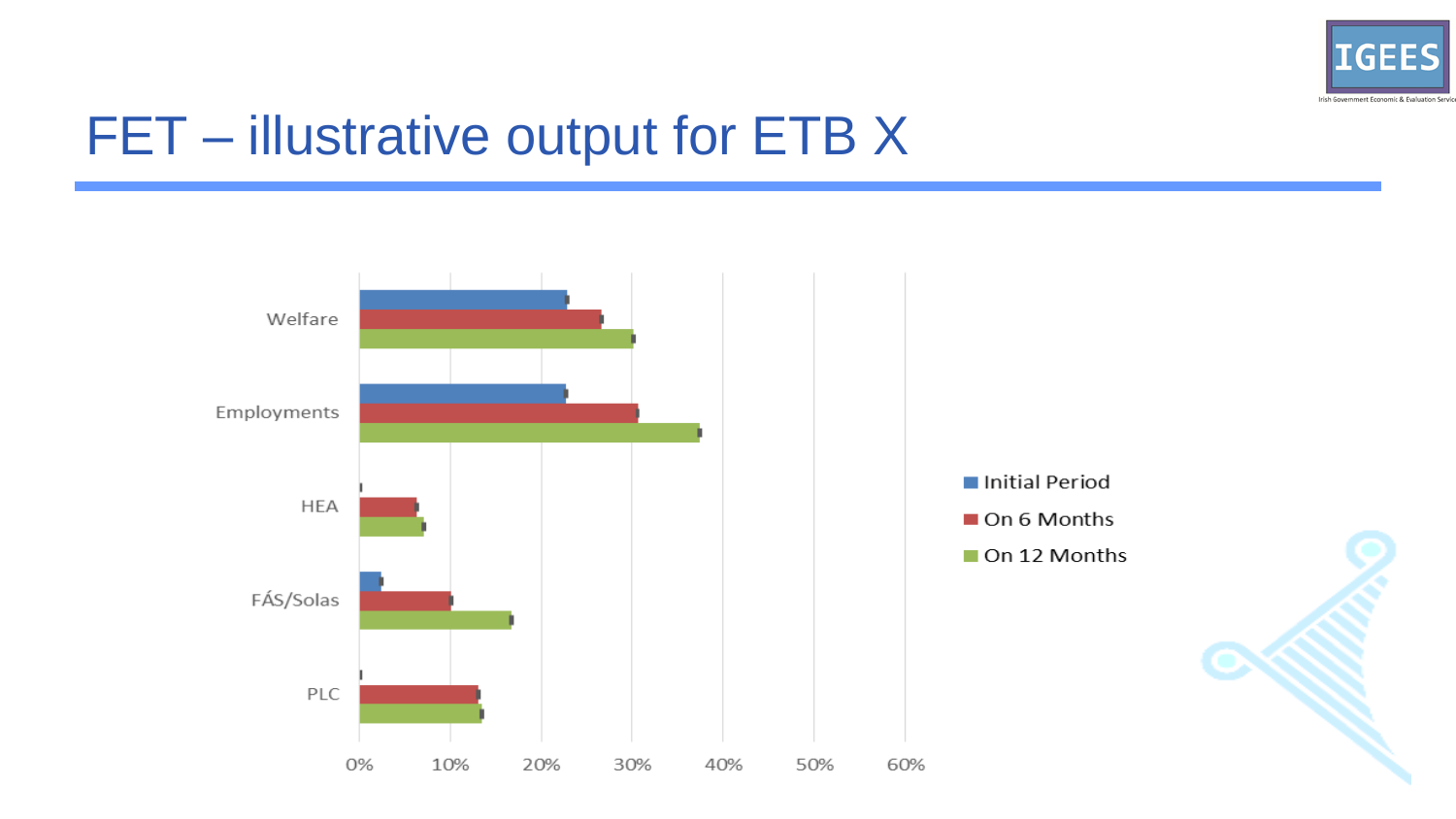

#### What type of accommodation do persons in receipt of Rent Supplement live in and has that changed over time?



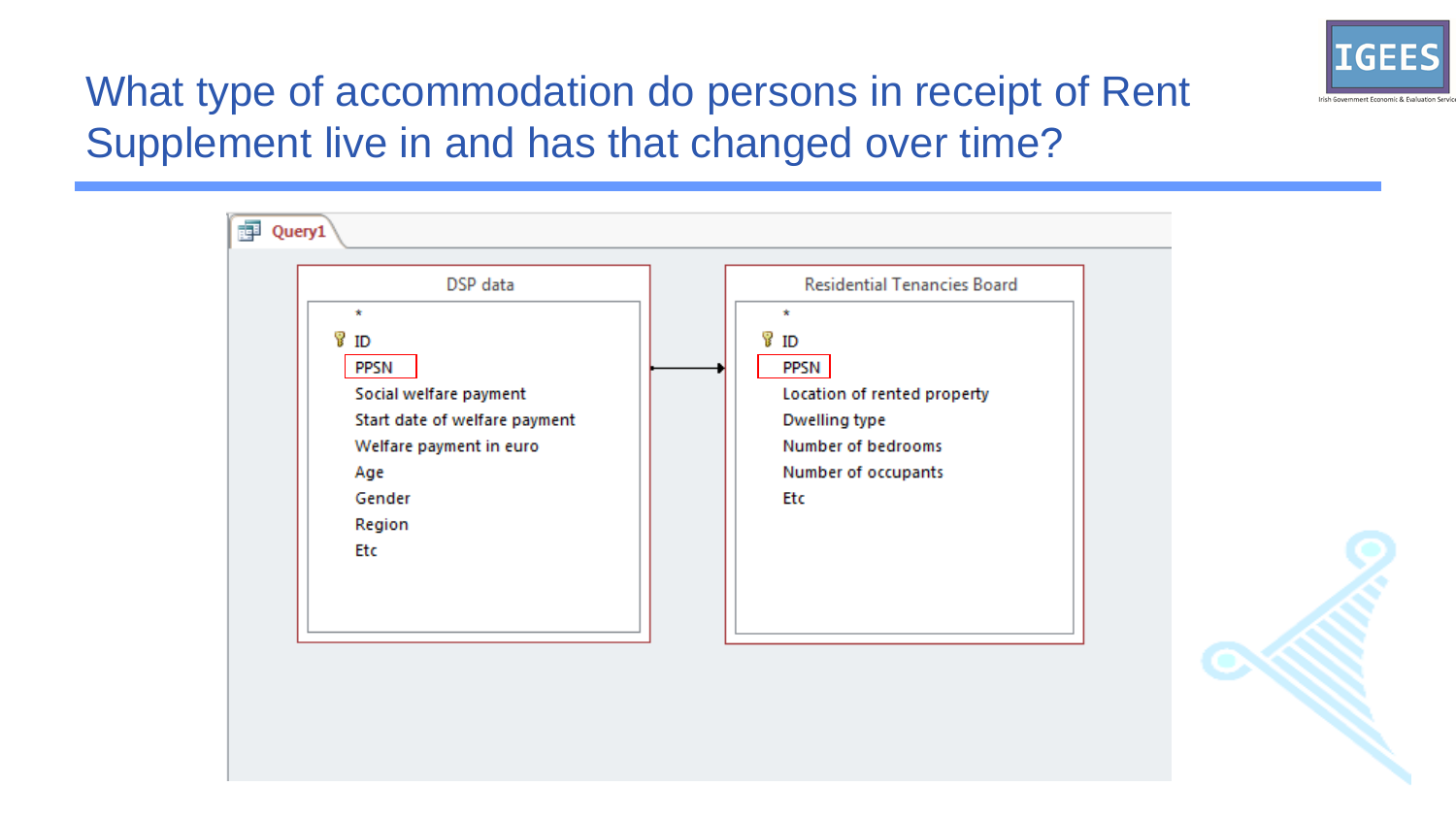

# Rent supplement recipients by type of dwelling

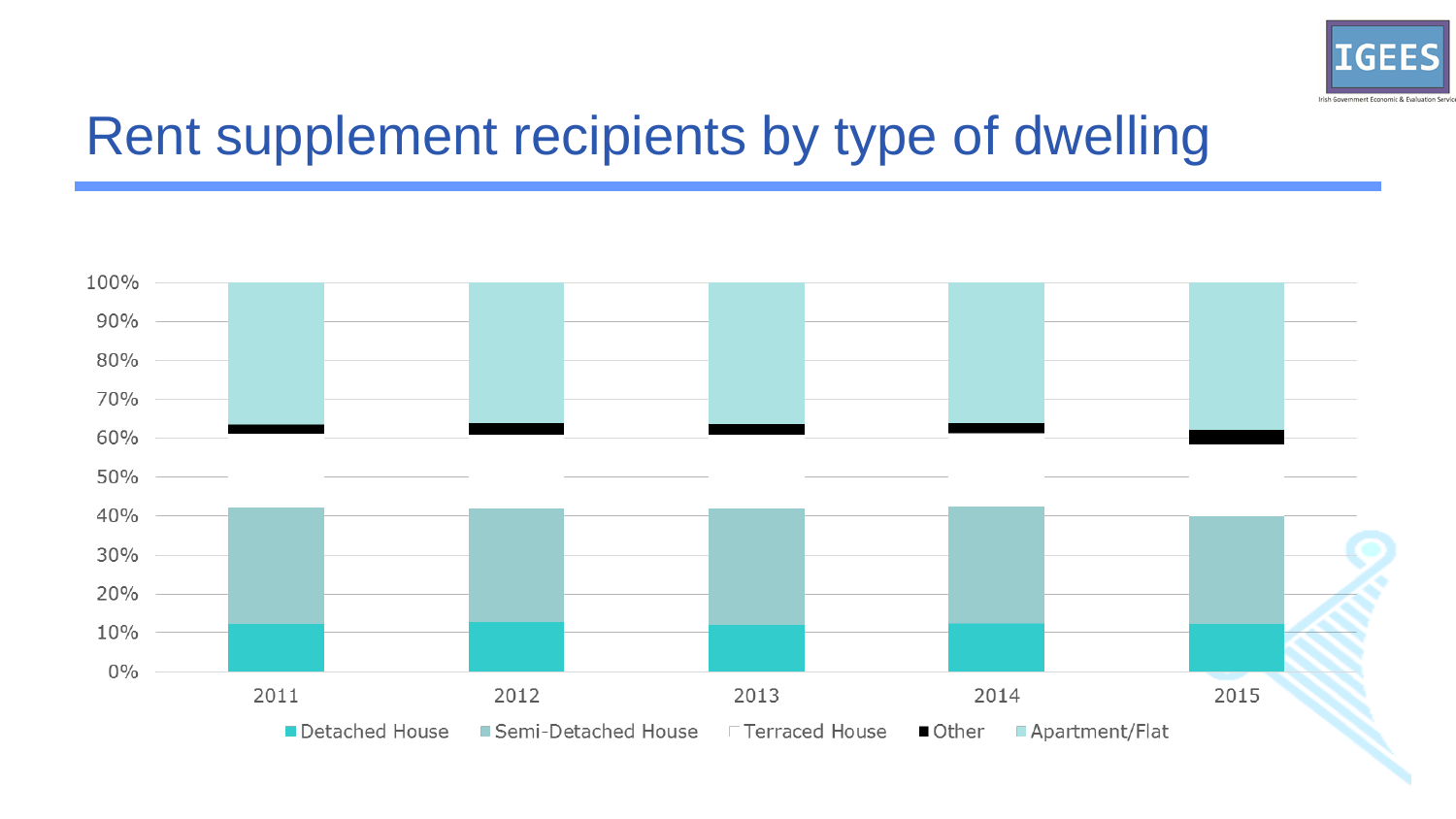

#### Do higher education graduates work in sectors related to their field of study?



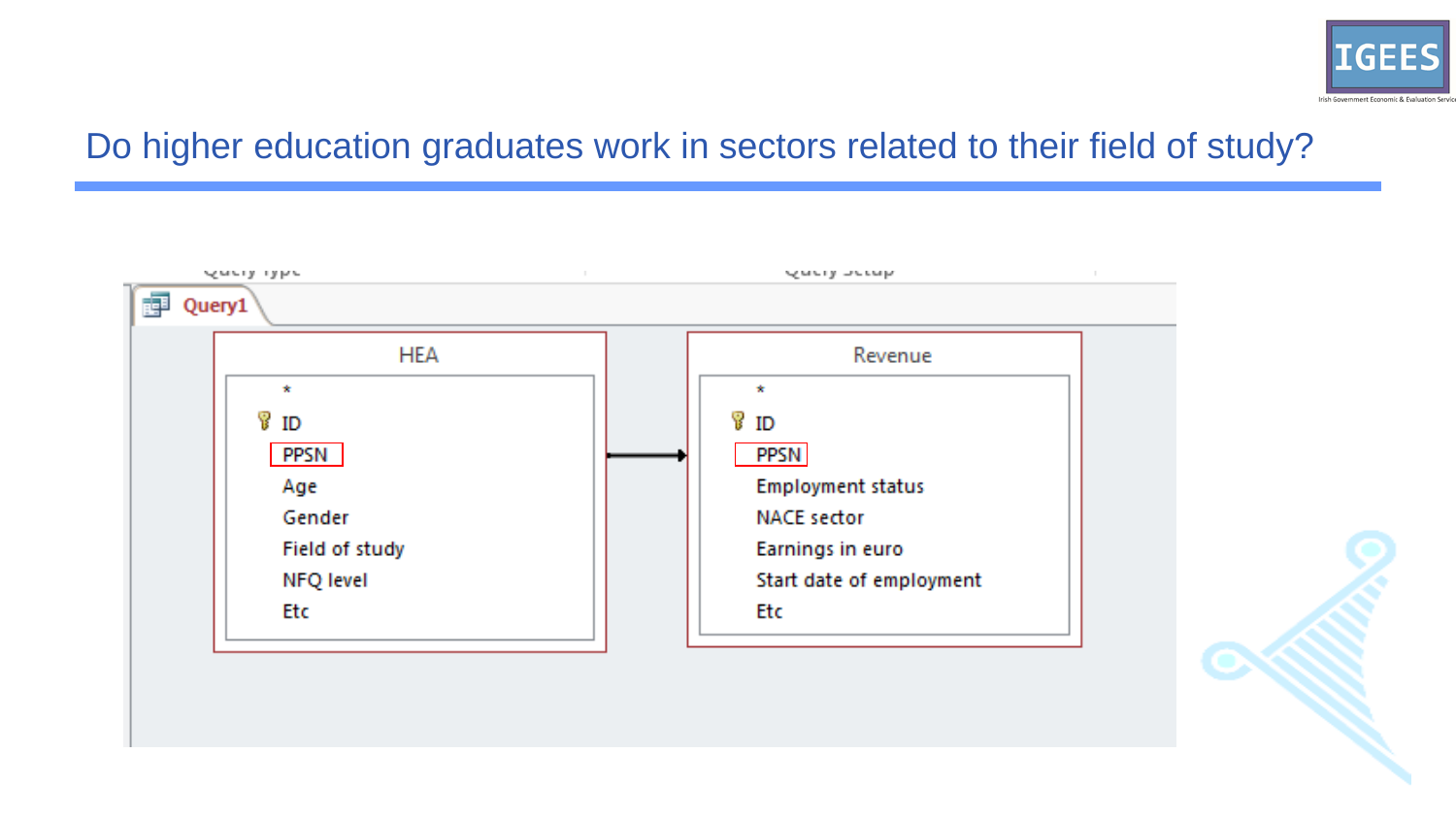

#### **Proportion of Substantially Employed Graduates**